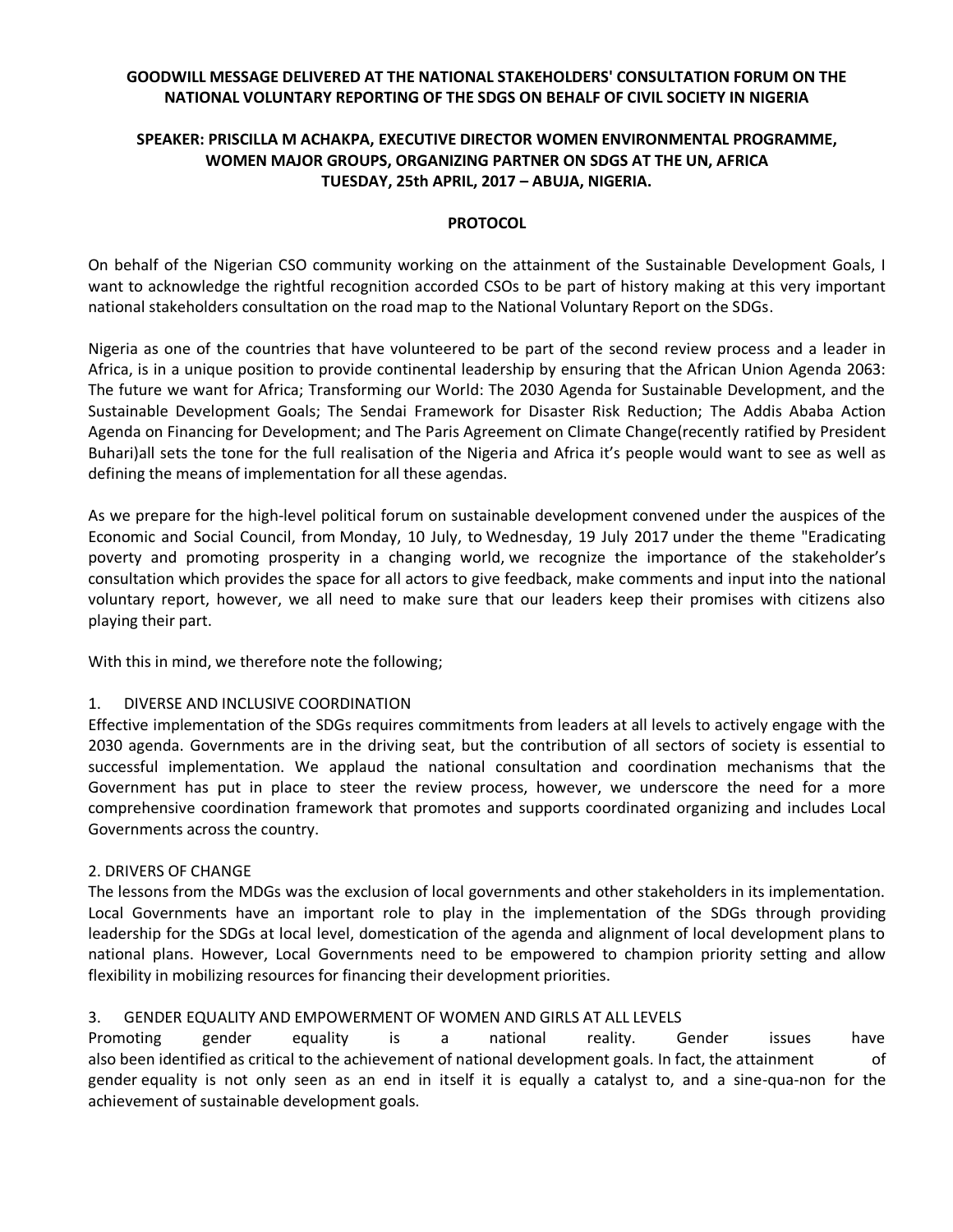In Nigeria, at the moment, the legal and policy environment for the protection and empowerment of women is fragile and as a result, women and girls continue to experience to inequality and dis-empowerment. Worst still the experiences of women in the conflict zones of the North East are not adequately captured or reflected in discussions. Although, some laudable efforts have been made to put in place the necessary mechanisms required for the elimination of gender discrimination so as to ensure gender parity and human dignity have to be strengthened. The National Gender Policy, is particularly targeted at the gender inequality which is problematic in Nigeria. In the face of the above, the history of development policies in Nigeria has somewhat been that of lackadaisical attitude to the gender variable.

Goal 5 of the Sustainable Development Goals maintains that if women are granted their pride of place in history, this gesture and development will assist the process of effectively eradicating poverty, end hunger, achieve food security, ensure healthy lives and stimulate sustainable development. The gender and equal opportunity bill was rejected and has been represented at the NASS if Nigeria will attain goal 5 by 2030. At least until equal numbers of girls and boys are in school at all levels of education, employment, women in parliament and decision making, it will be impossible to build the knowledge necessary to eradicate poverty and end hunger. Gender disaggregated data and accountability is essential in the benchmark for assessing the level of attainment of gender equality and women empowerment.

#### 4. PEOPLE WITH DISABILITY

Disability is not inability – we call for full inclusion of PWDs in implementation of SDGs. We appreciate efforts of Government in mainstreaming disability however, implementing programmes on disability, enacting disability friendly legislation and policies to promote and protect the rights of people with disabilities is essential. The current absence of a national disability law presents challenges in addressing and responding to issues affecting persons with disability. In the spirit of 'leave no one behind' there is need for adequate data on disability disaggregated by gender, age, nature and extent of disability. There is also need for the institutionalization of disability planning in all sectors so that the environment we live in is not disabling. We need to also include increase in funding to disability programs and scaling up of disability programmes that are rooted in the social model that recognizes that disability is caused by the way society is organized, rather than by a person's impairment or difference. We therefore need to work in ways that will remove barriers that restrict life choices for disabled people so that they are not left behind.

#### 5. YOUTH EMPOWERMENT

Youth unemployment is recognized as a significant challenge to Nigeria's development, grown at an alarming rate. Though the Government has implemented a number of strategies to boost youth employment such as the You Win and the Business Technical and Vocational Education and Training Programmes etc. The major implication for Nigeria's young population is an increasing burden at the household level with a related increase in the demand for social services which are not keeping pace with population growth. To achieve the SDGs Nigeria must recognize the impact of population dynamics on development, forced migration with its attendant consequences and focus on interventions that will address the rapid population growth, climate change as well as take advantage of the youth bulge.

#### 6. MEANS OF IMPLEMENTATION

Nigeria is rated as the highest corrupt country in Africa and will continue to lose millions of naira through corruption. Corruption diverts public resources to private gain and escalates the cost of providing public services which undermines the progress of development initiatives and good governance to the detriment of the majority of Nigerians. The recent whistle blower's saga is a testimony of the level of corruption where billions are staked in warehouses, graveyards and shopping complexes. There is slow progress with the way corruption cases are investigated and prosecuted before the courts of law. Civil society calls for full adherence to the principles of transparency and accountability in the use of public resources and plugging the revenue leakages to curb corruption. Domestic accountability should form the core of governments' responsibility towards their citizens in the implementation of the SDGs.